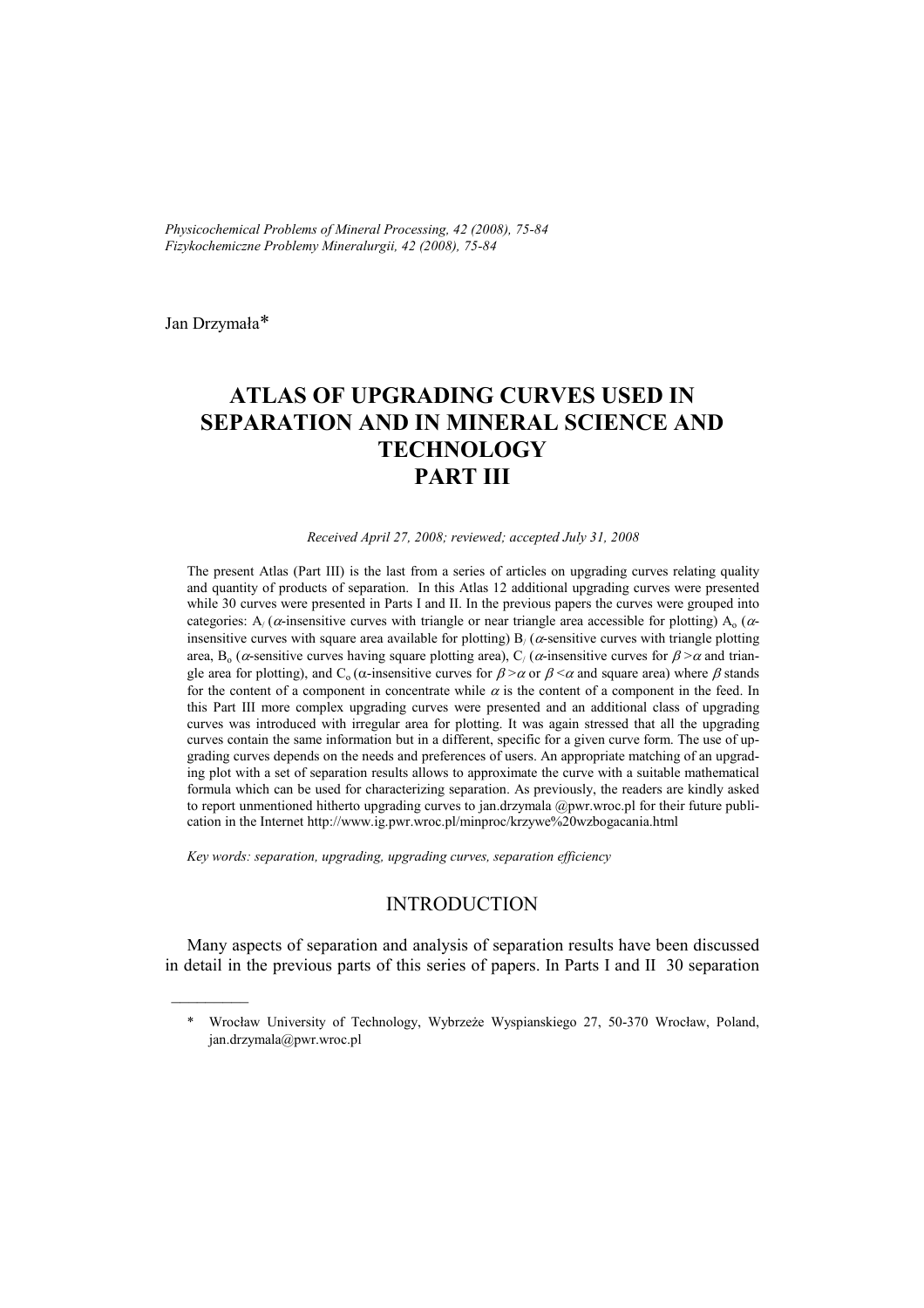curves were presented. It was claimed there that there is unlimited number of separation curves. It will be shown here that it results from the principles of separation and considering the upgrading process as a relationship between quantity and quality of separation products.

During separation the feed is split into two products, that is concentrate and tailing. When more products are created, the system always can be treated as a twoproduct separation by considering certain product as the first product while the mixture of remaining products as the second product.

The principal equation, also called the separation mass balance, for a selected component (1) in the feed and in the products of separation is:

$$
100\% \alpha_1 = \gamma_1 \beta_1 + \gamma_2 \beta_1 \tag{1}
$$

There are other equations valid for the considered separation system:

$$
\alpha_1 + \alpha_2 = 100\% \tag{2}
$$

$$
\beta_1 + \beta_2 = 100\% \tag{3}
$$

$$
\mathcal{G}_1 + \mathcal{G}_2 = 100\% \tag{4}
$$

$$
\gamma_1 + \gamma_2 = 100\% \tag{5}
$$

where symbol 2 stands for the second component, that is everything except component 1. In the case of  $\gamma$ , symbol 1 means product 1 and symbol 2 means product 2. Equations 1-5, when combined, provide a modification of Eq.1, that is the mass balance for component (2):

$$
100\% \alpha_2 = \gamma_1 \beta_2 + \gamma_2 \beta_2 \tag{1b}
$$

In Eqs 1-5  $\alpha$ ,  $\beta$ ,  $\beta$  stand for content of a component in the feed, concentrate and tailing, respectively, while  $\gamma_1$  means yield of concentrate while  $\gamma_2$  means yield of the tailing.

Thus, there are 8 unknowns and 5 equation in the separation systems considered as upgrading. Therefore, three values are needed for a complete solution of the balance of separation system. These unknowns can be taken from experimental data (for instance  $\alpha_1$ ,  $\beta_1$ , and  $\beta_1$  or  $\gamma_1$ ,  $\beta_2$ , and  $\beta_2$ , etc.).

When the separation involves many sets of separation data, it is very convenient to plot the separation result as upgrading curves. Still, for each set of data we need the values of three parameters from the list of 4 variables ( $\alpha$ ,  $\beta$ ,  $\beta$ ,  $\gamma$ ). In the case when all three selected parameters vary, a 3D plot is needed to represent the results of separation (Tumidajski et al., 2007). However, frequently one of the variables is constant. Usually, it is the content of the valuable component in the feed ( $\alpha_1$  = const) while we have all needed separation data for the remaining two variables. Then, it is convenient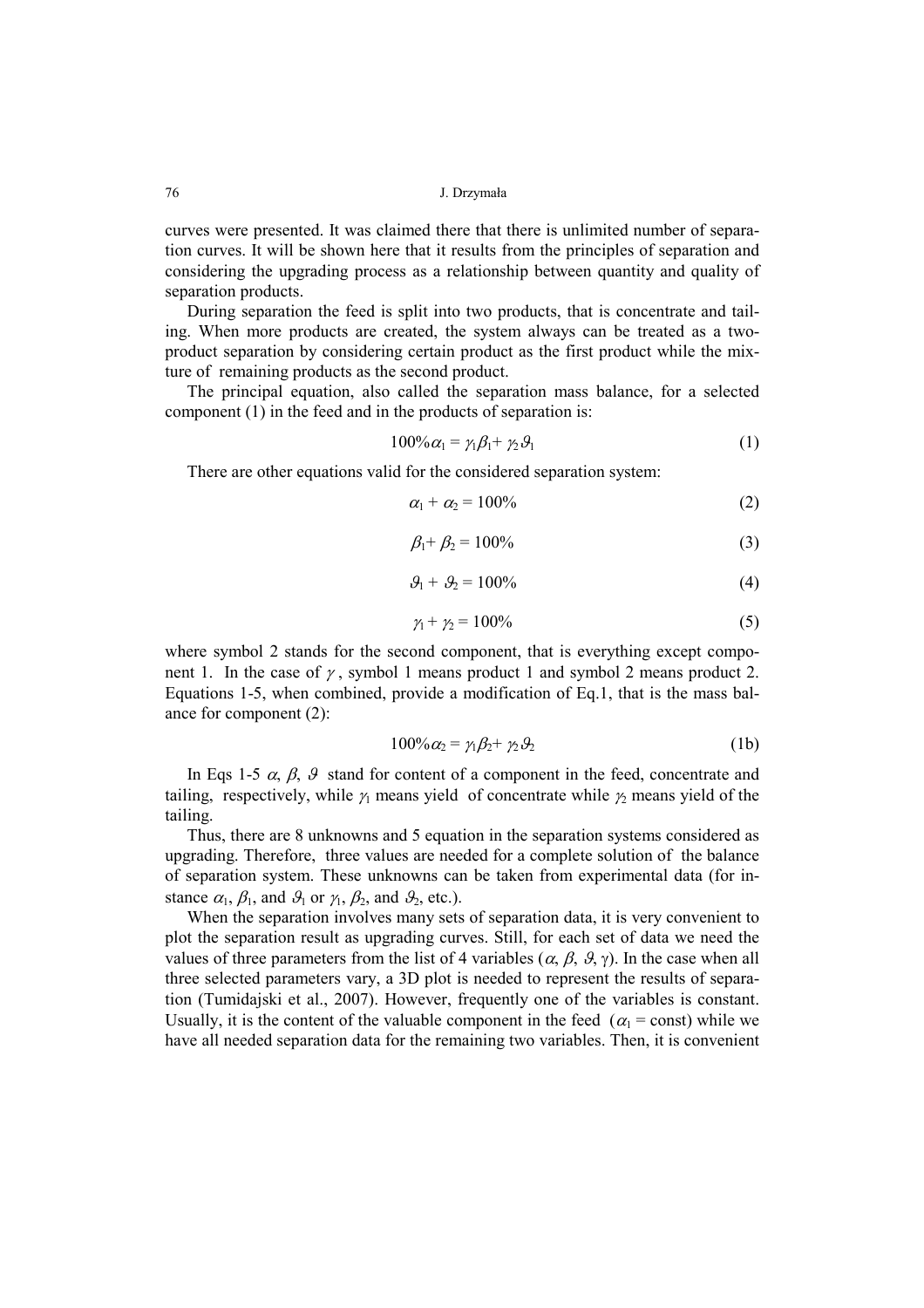to plot the results of separation as a map in a x-y Cartesian system as a relationship between two variables (any other parameter can be calculated). Plotting the results for only two parameters of separation provide a map of results. Sometimes, if there is a law governing separation, we can get, instead of a cloud-shape scattered data, a linear relationship, but this case will be discussed a little further.

The results of separation cannot be represented by any number because there are limits of separation. The limits are: ideal separation, ideal mixing (when the 100% pure component under question, which forms concentrate, starts to be diluted with the unwanted component), and no separation. Then, equations 1-5 should be solved for:

$$
\alpha_1 = \beta_1 \text{ (lack of separation)} \tag{6}
$$

$$
\beta_1 = 100\% \text{ (ideal separation)} \tag{7}
$$

$$
\gamma_1 \beta_1 / \alpha_1 \ (= \varepsilon_1 = \text{recovery}) = 100\% \text{ (ideal mixing)}
$$
 (8)

For instance, for the plot relating yield ( $\gamma$ ) and content ( $\beta$ ), also know as the Henry curve, the limiting area is complex (Atlas, Part I) with its upper side represented by a hyperbolic 1/β curve.

When the separation results, drawn on a separation plot, form a line or curve which can indicate that there is a law governing the separation, the three "missing" equation are:

a)  $\alpha_1$  = const

b) for instance  $\beta_1$  = certain value or values

c) law governing separation, that is equation relating any two variables (for instance  $\gamma = a/\beta + b$  (Tumadajski *et al.*, 2007) or  $\beta = a\beta + b$  (Stepinski, after Pudlo, 1971) and many other formulas (Drzymala and Hussin, 2005).

Since the law governing separation, as a rule, introduces new unknown or unknowns, in fact we have to use not three but four or more equations, depending on how many adjustable parameters are used by the law expressed as equation. The additional equations are:

d) constant(s) of the equation representing the law.

The separation governing law is a convenient tool for characterizing separation results provided that the equation contains only one adjustable parameter. Then, for separation systems obeying the law, a comparison of the separation results can be based on comparison of the one-adjustable parameter of separation.

As it was demonstrated, any separation system, considered as upgrading, consists of 8 parameters. In addition to that, these parameters can be combined into unlimited number of new parameters called indices, factors, numbers, ratios, efficiencies, etc. Each new parameter provides both a new equation and a new unknown. Thus, introducing new parameters does not provide any new information about the system. How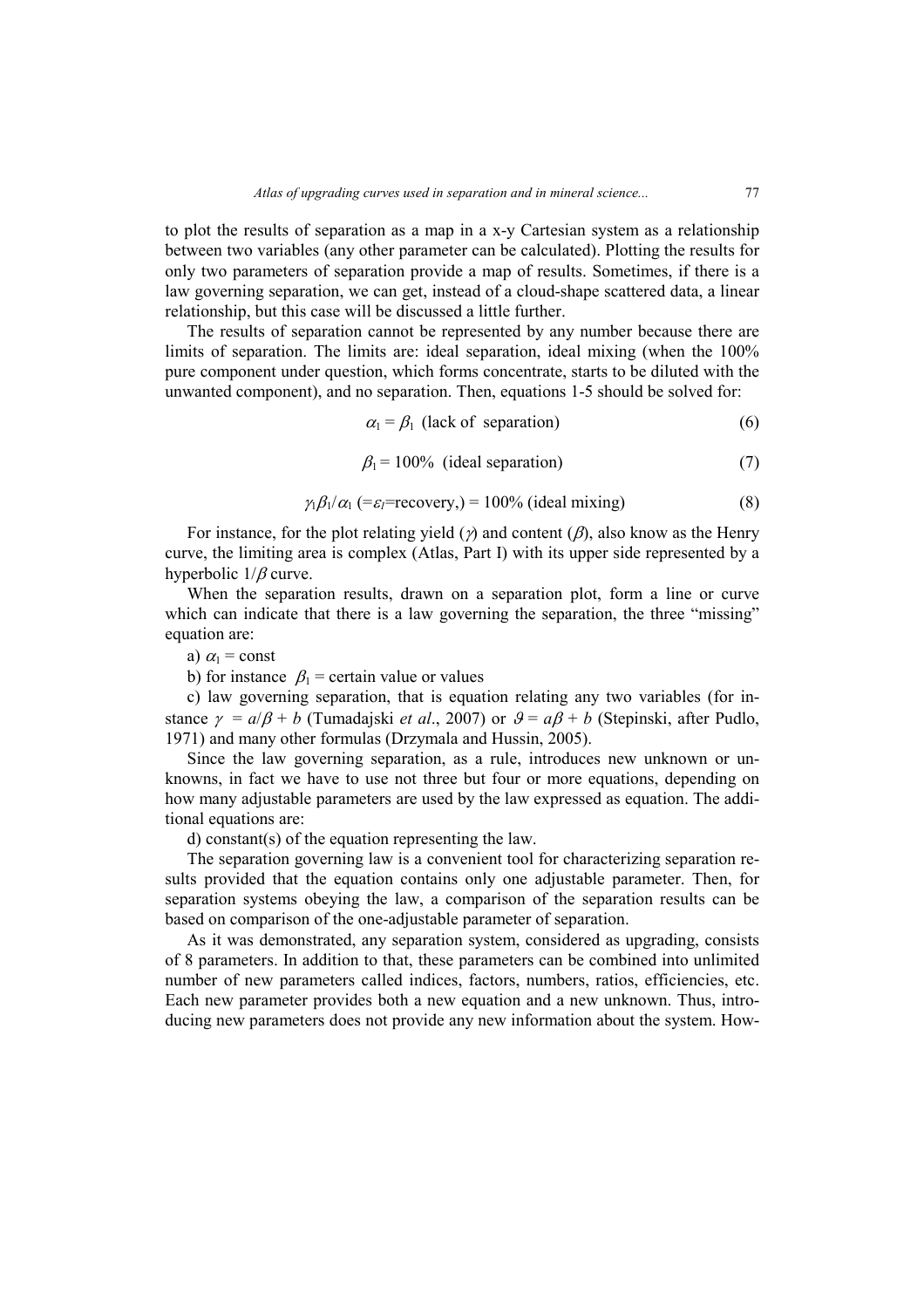78 J. Drzymała

ever, frequently the new parameters are very useful. For instance recovery in concentrate  $(\varepsilon)$  is defined as:

$$
\varepsilon_1 = \gamma_1 \beta_1 / \alpha_1 \tag{9}
$$

where subscript 1 means component 1. Recovery indicates, usually in %, how much of component's mass was transferred to a given product. Parameters are the enrichment ratio ( $\beta/\alpha$ ) and the Hancock efficiency of separation  $E = \varepsilon_{1,1} - \varepsilon_{2,1}$  or  $(\beta - \vartheta)(100 - \alpha)\alpha$  $(\alpha - \beta)(\beta - \alpha)$  $(\beta - \beta)(100 - \alpha)$  $10^4(\alpha - \theta)(\beta - \alpha)$ − 9)(100 –  $E = \frac{10^4 (\alpha - \theta)(\beta - \alpha)}{(\beta - \alpha)(100 - \alpha)\alpha}$  (see Fig. 1) (Taggart, 1943; Jowett, 1975). Numerous equiva-

lent formulas for the Hancock efficiency parameter were given by Barskij and Rubinstein (1970). Many other separation parameters were presented in Parts I and II of the Atlas.

All the upgrading parameters can be grouped into pairs providing infinitive number of upgrading curves which represent the same data but in a different esthetical and graphical form. The usefulness of a given upgrading curve depends, to a great extent, on personal preferences.

## UPGRADING BALANCE

For plotting upgrading curves, the same hypothetical results of separation (Table 1) were considered as in Atlas Parts I and Part II (Drzymala, 2006, 2007). It was assumed that the feed contains only two components, that is component 1 and component 2 (rest of material). Only principal parameters, that is feed grade  $(\alpha)$ , yield of products ( $\gamma$ ), content of component 1 ( $\beta$ ), and recoveries  $\varepsilon$  of both components are presented. Other parameters can be calculated using the formulas given in the axes of the upgrading curves.

| Table 1. Upgrading balance of a hypothetical separation. The data were used for calculation of upgrading |  |
|----------------------------------------------------------------------------------------------------------|--|
| curves                                                                                                   |  |

| Product           | yield, $\gamma$ (%) | content of com-<br>ponent 1,<br>$\beta$ , % | recovery of com-<br>ponent 1<br>$\varepsilon = \gamma \beta / \alpha$ , % | recovery of compo-<br>nent 2<br>$\varepsilon = \gamma \beta / \alpha$ , % |
|-------------------|---------------------|---------------------------------------------|---------------------------------------------------------------------------|---------------------------------------------------------------------------|
| $K_1$             | 12.06               | 81.70                                       | 64.00                                                                     | 2.00                                                                      |
| $K_1+K_2$         | 20.14               | 60.40                                       | 79.01                                                                     | 9.43                                                                      |
| $K_1 + K_2 + K_3$ | 42.27               | 32.44                                       | 89.07                                                                     | 33.71                                                                     |
| $K_1+K_2+K_3+K_4$ | 70.14               | 21.73                                       | 98.99                                                                     | 63.92                                                                     |
| Tailing           | 29.86               | 0.52                                        | 1.01                                                                      | 36.08                                                                     |
| Feed              | 100.00              | $15.40 = \alpha$                            | 100.00                                                                    | 100.00                                                                    |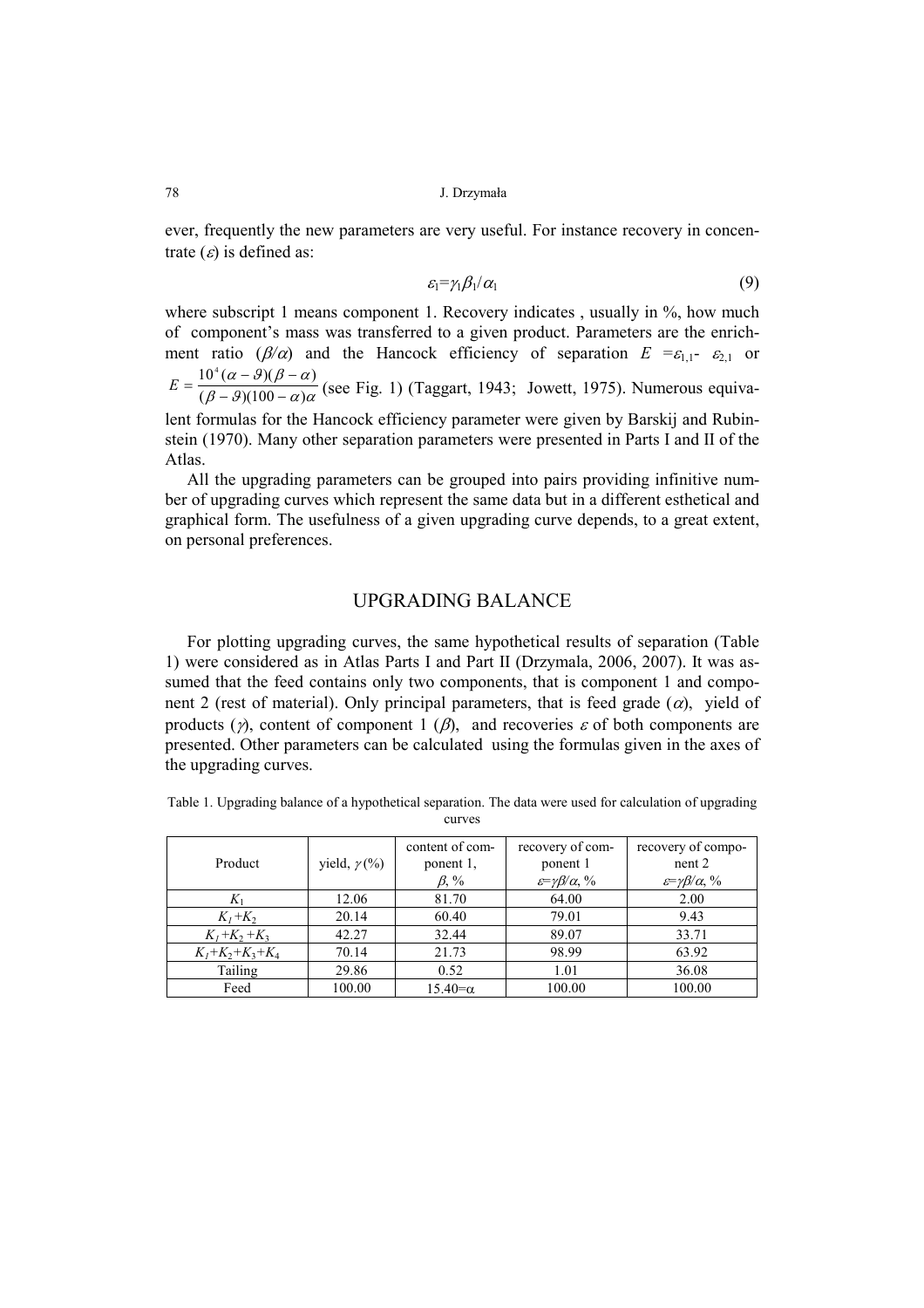# UPGRADING CURVES

In the previous paper the upgrading curves were classified into three categories: A (α-insensitive), B (α-sensitive), C (α-insensitive but covering limited range of variables). There were additional symbols for the shape of the area available for plotting (/ for triangle area and *o* for square area). The same classification was used in this Atlas III. A new class of separation curves  $B<sub>u</sub>$  was added for  $\alpha$ -sensitive curves with irregular shape available for plotting. The upgrading curves considered in this Atlas are shown in Fig. 1.

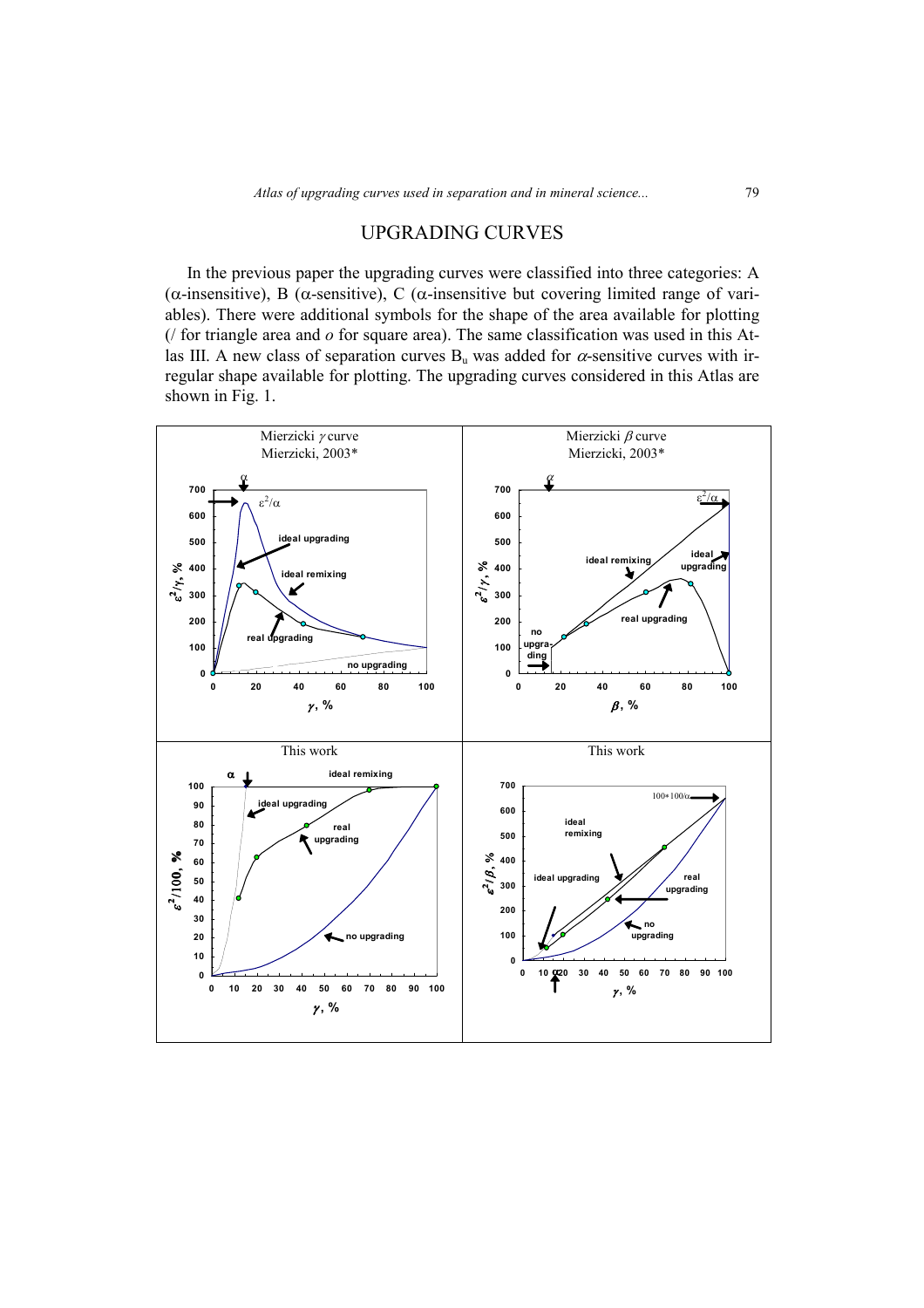80 J. Drzymała

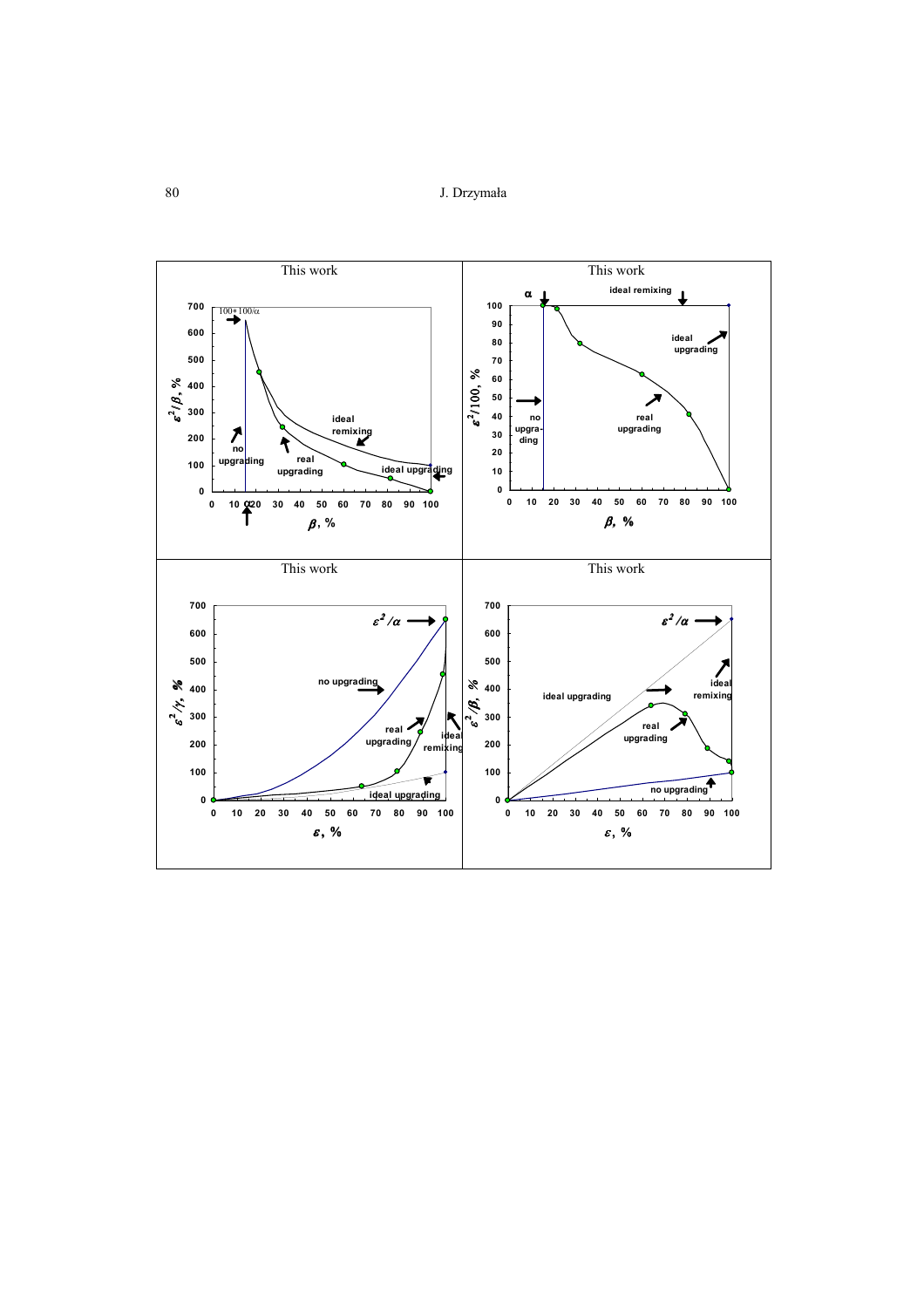

\*Mierzicki (2003) considered the following upgrading curves:  $\gamma^2 \beta^3 = f(\gamma)$ ,  $\gamma \beta^2 = f(\gamma)$ ,  $\gamma \beta^2/\alpha^2 = f(\gamma)$ ,  $\frac{\alpha^2}{\alpha^2 \beta^2} = f(\gamma)$  $\frac{\alpha^3}{\gamma^2 \beta^2} = f(\gamma)$  $\frac{\alpha^2}{\alpha^2} = f(\gamma), \ \frac{\alpha}{\alpha^2 \rho^2} = f(\beta)$  $\frac{\alpha^3}{\gamma^2 \beta^2} = f(\beta$  $\frac{\alpha}{\beta^2} = f(\beta)$ ,  $\gamma^2 \beta^3 = f(\beta)$ , and  $\gamma \beta^2 = f(\beta)$ .

Fig.1. Different upgrading separation curves considered in this Atlas (Part III). All the curves are  $B_u$  type ( $\alpha$ -sensitive and irregular shape of area available for plotting), expect the  $\varepsilon^2$ /100 vs  $\beta$  curve which is of B<sub>o</sub> type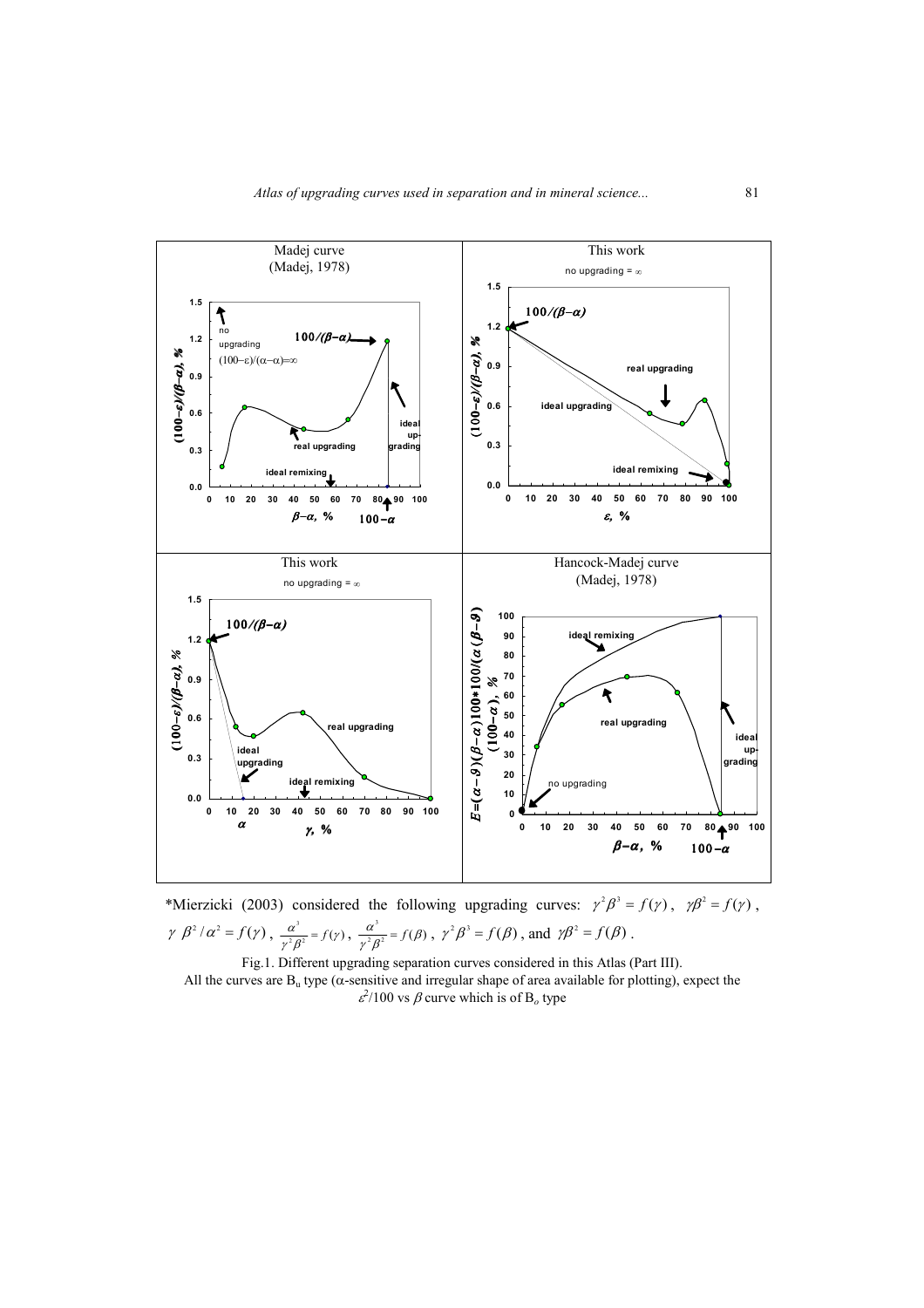#### 82 J. Drzymała

## **CONCLUSIONS**

The present Atlas (Part III) is a final part in a series of papers providing different upgrading curves relating quality and quantity of the products of separation. In all three parts of the Atlas 42 curves were shown and characterized. This number of curves is still not great in comparison to unlimited number of possible upgrading curves. The new curves presented in this paper and the ones which will be generated in the future, as a rule, are very complex and can be applied only for very special purposes.

### ACKNOWLEDGEMENTS

Financial support from the Ministry of Science and Higher Education (zlec. 342-865) is gratefully acknowledged.

### **REFERENCES**

- BARSKIJ L.A., RUBINSTEIN J.B., 1970. Cybernetic methods in mineral processing, Nedra, Moscow, 1970, in Russian.
- DRZYMALA, J., AHMED, H.A.M., Mathematical equations for approximation of separation results using the Fuerstenau upgrading curves, Int. J. Miner. Process., 76, 55-65, 2005
- DRZYMALA, J., Atlas of upgrading curves used in separation and mineral science and technology, Physicochemical Problems of Mineral Processing, 40, 19-29, 2006
- DRZYMALA, J., Atlas of upgrading curves used in separation and mineral science and technology (Part II), Physicochemical Problems of Mineral Processing, 41, 27-35, 2007
- JOWETT, A. Formula for the technical efficiency of mineral separation, Int. J. Min. Process. 2, 1975, 287-301
- MADEJ, W., Ocena procesów wzbogacania, Prace Instytutu Metali Nieżelaznych, tom VII, nr 3/78, 1978, 105-113
- MIERZICKI M., Właściwości krzywych wzbogacania wyższego rzędu, Engineer Thesis, Wrocław University of Technology, Mining Engineering Faculty, 2003
- PUDŁO, W., O pewnej metodzie aproksymowania krzywych wzbogacalności, Zeszyty Problemowe Górnictwa PAN., Z.2, v. 9., 1971, 83-103

TAGGART, A.F. Handbook of mineral dressing. Wiley, New York, 1943,

TUMIDAJSKI T., SARAMAK D., NIEDOBA T.: *Matematyczne aspekty opisu i oceny wzbogacalności rud miedzi*. Górnictwo i Geoinżynieria, z. 4, 2007, s. 97-106

**Drzymala J.,** *Atlas krzywych wzbogacania do opisu separacji stosowanych w nauce i w przemyśle mineralnym*. Część III, Physicochemical Problems of Mineral Processing, 42 (2008), 75-84 (w jęz. ang)

Obecny Atlas (cześć III) jest ostatnią z serii prac o krzywych wzbogacania wiążących ilość i jakość produktów separacji. W obecnym atlasie przedstawiono 12 dodatkowych krzywych wzbogacania,